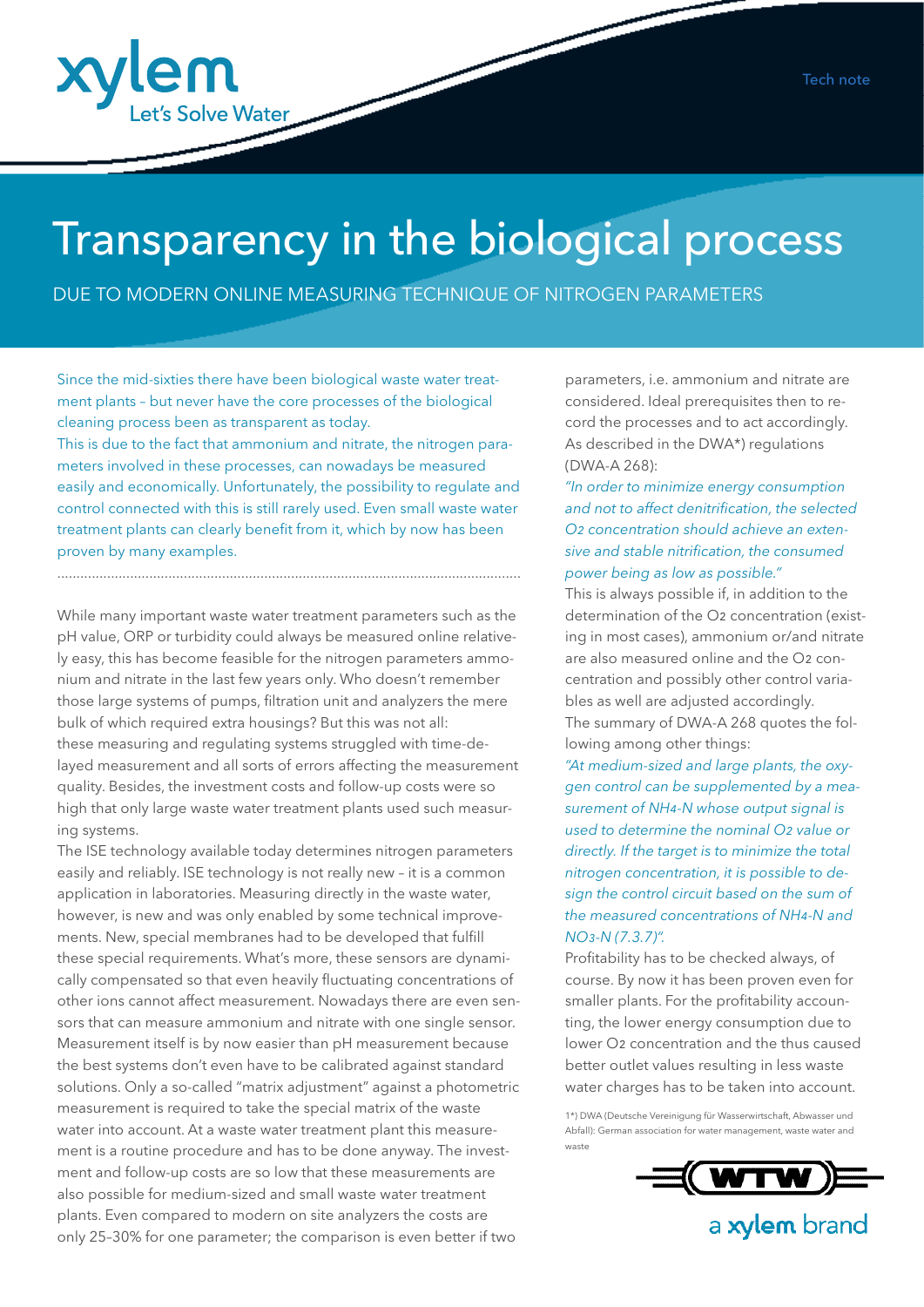**[200805** T200805

This simple, direct and economic measurement of the relevant parameters makes the substitute control strategy often implemented for reasons of economy – the measurement of indirectly involved parameters such as ORP, O2 and pH value – more unprofi table because this normally requires the additional check or measurement of the "real" parameters.

## See also DWA-A 268:

*"As a basic principle, the information content of an indirect measurement is lower than that of a direct measurement. From this it follows that a control system based on substitute parameters has to be designed with a greater "safety clearance". The determination of substitute parameters for the control or regulation of nitrogen elimination only makes sense if the costs of measuring the substitute parameter including the operating costs are considerably lower than that of measuring the concentration of ammonium or the oxidized nitrogen compounds. Besides, the suitability of the measuring procedure has to be checked for the existing and possibly changing conditions beforehand." […]*

*"The success of the strategies based on substitute parameters has to be regularly checked by measuring the ammonium and nitrate nitrogen. If necessary, this data also has to be used to adjust the control system in the case of deviations from the required outlet values."* Here the motto can only be: "Better direct than indirect".

The costs should be irrelevant because, as mentioned above, they have been dramatically reduced. What is the reason, however, that despite rising energy costs and rising sludge disposal costs, despite problems such as big fluctuations concerning the hydraulic system, contamination and matrix or too few personnel, still too few processes are controlled directly?

The new ISE measuring technique itself should not be the cause: several years of experience at a great number of installations prove that this measuring technique is not only easy to handle but also very reliable and lowmaintenance.

When considering the addition of a nitrogen measurement economically, the question of the costs of an additionally required control system and the implementation of the new control strategy comes up.

Sometimes this question can be answered easily:

if the ammonium or nitrate value is merely used to determine a new nominal O2 value this can in most cases be done very easily and at low cost. The control strategy and thus the "controller" itself are retained – the only thing that is changed is the nominal oxygen value at the controller input. This oxygen value is now variable depending on the nitrogen parameters. This simple strategy already achieves clear improvements – and in many cases this can be checked during the test period as many controllers allow manually changing the nominal value in dependency of the ammonium or nitrate concentration so that during the first phase the regulation can be simulated by manual adjustments.

The outlet values must of course be monitored to ensure the outlet values. Which ammonium or nitrate value leads to which nominal value for oxygen has to be determined by the operator of the plant or the person responsible for the process. Here, plant-specific factors have to be checked and evaluated by the operator that cannot be determined in general.

Practical experience shows – the correct values should be approximated with a sufficient safety clearance.

In very simple cases it may be sufficient to adjust the nominal value in 2 to 3 steps.



#### Simultaneous nitrification/denitrification

**Measured parameters:**  $O<sub>2</sub>$  concentration, NH<sub>4</sub>, NO. Control variables: O<sub>2</sub> addition/Volume distribution  $V_p/V_p$ 

 $VD = Denitrification volume$  $VN = Nitrification volume$ 

 $*$  = Alternative for VARiON in the case of spatially separated<br>measuring locations for ammonium and nitrate